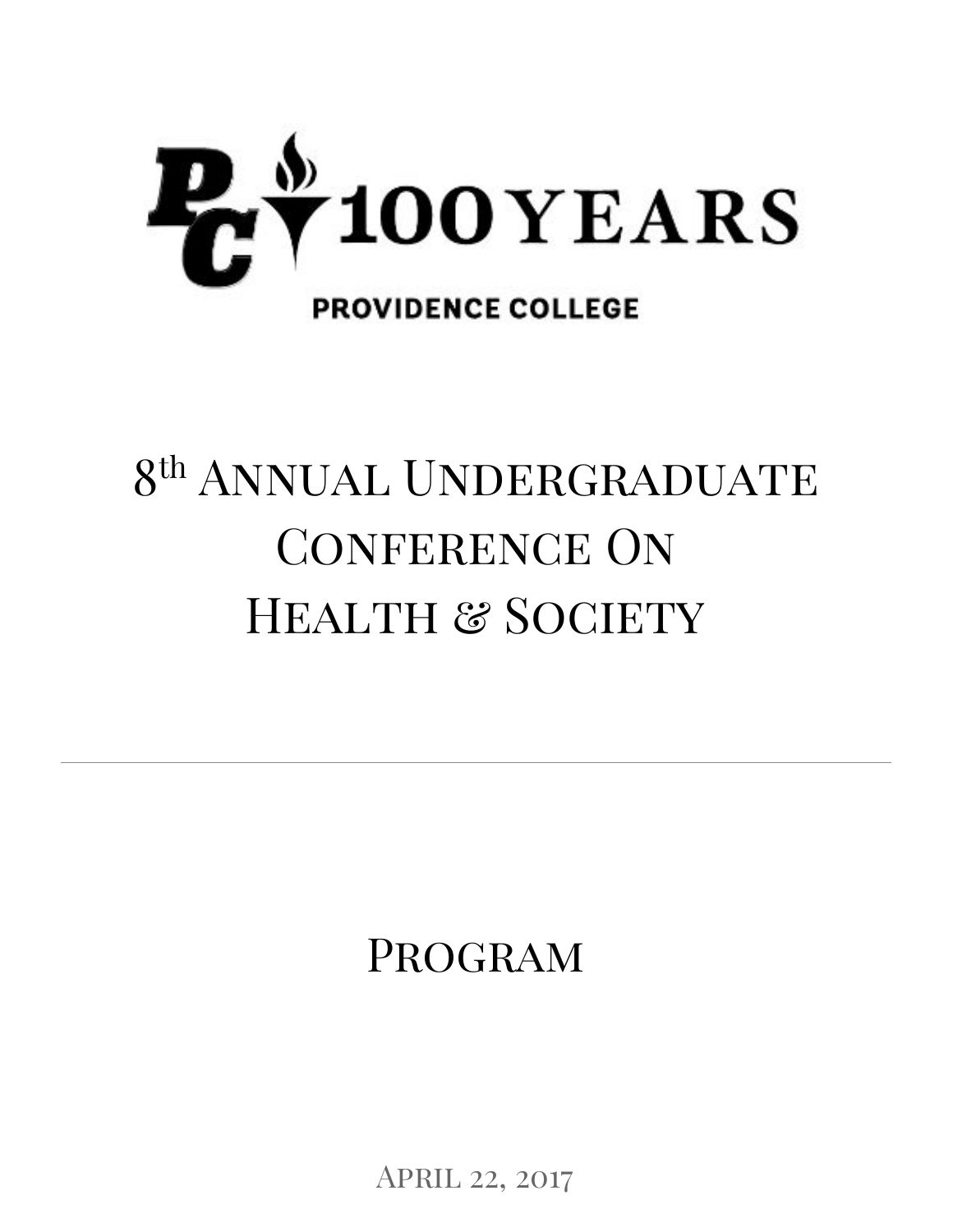# THE DAY AT A GLANCE:

Welcome/Breakfast | Ruane 2nd Floor 61 | 8:30am – 9:00am Panel 1 Presentations | Ruane 206 1990 10:30 am - 10:30 am - 10:30 am - 10:30 am - 10:30 am - 10:30 am - 10:30 am - 10:30 am - 10:30 am - 10:30 am - 10:30 am - 10:30 am - 10:30 am - 10:30 am - 10:30 am - 10:30 am - 10:30 a Panel 2 Presentations | Ruane 206 10:45am - 11:35am Lunch | Ruane 2nd Floor 11:45am - 12:45pm Panel 3 Presentations | Ruane 206 1:00pm - 1:50pm Panel 4 Presentations| Ruane 206 2:00pm - 3:15pm

# PANEL 1 | GENERATION Z & CHALLENGES TO ACCESSIBILITY 9:15a – 10:30a | Ruane 206

Student Discussant | Elizabeth Weber '17, Providence College

## *"Current Knowledge of, Confidence in, and Willingness to Perform Compression-Only CPR Among University Students"* Kate Magid, Brown University | 2017

Objective: Bystander CPR saves lives. While teaching students CPR is an important way to improve bystander CPR rates, relatively little is known about university students' knowledge, comfort and willingness to perform CPR.

Methods: Survey of undergraduate students at a university in the United States.

Results: 464 of 500 students approached (93%) completed the survey. The mean age was 19.5 years, 51% were male, 58% were white, and 11% were Hispanic. 55% of students had prior CPR training, and the majority of those (62%) were trained  $\geq 2$  years ago. White (61%) participants more likely to have recent training compared to African American (45%), Asian (40%) and Hispanic (37%) respondents. While 82% of students identified when to use CPR, less than half knew the correct chest compression depth (41%) or frequency (32%). Only 37% of respondents felt confident in their CPR abilities. Sex and race-based differences were observed for confidence in CPR abilities with men (45%) more likely to report higher confidence than women (27%); Asian students were less likely to report confidence than other racial groups. Sex and race-based differences in willingness to perform CPR were explained by differences in confidence.

Conclusion: Less than half of university students have basic CPR knowledge and a majority do not feel confident in performing CPR. Gaps in prior training, knowledge and confidence are more prevalent among women, Hispanic, and non-white students. There is a need for CPR trainings on university campuses to address gaps in knowledge of and confidence in performing compression-only CPR.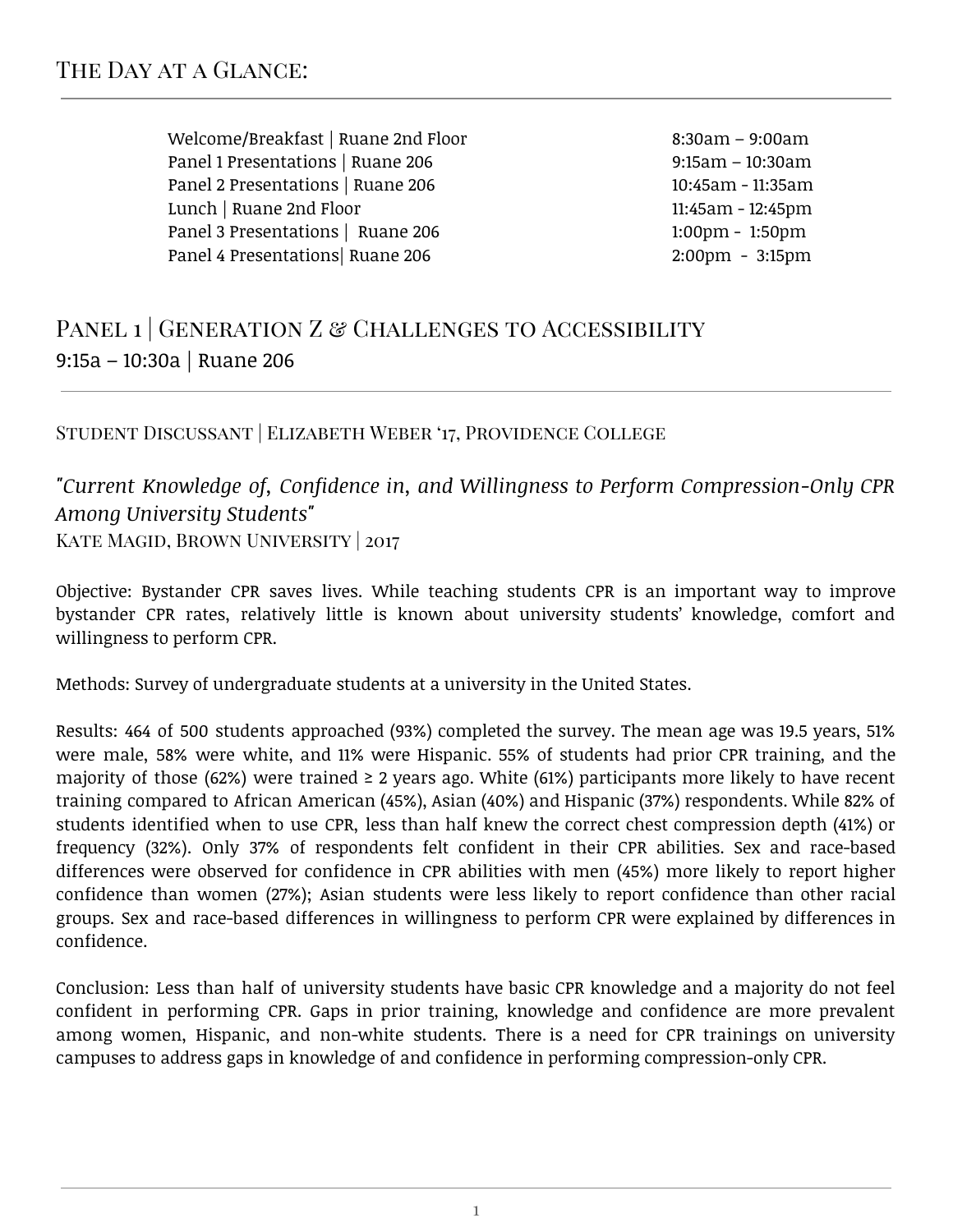## *"Access to Insurance for Foster Cared Youth"* Sara Yagan, Ithaca College | 2017

In the United States of America, the foster care system is far from perfect; countless individuals believe that it is a failed system, hurting the most vulnerable population: the youth. According to the Children's Rights Organization, they consider the State's child welfare system to be "badly broken," causing suffering and harm to America's children. As of 2014 the U.S. has 415,129 children in the foster care system. The improvements that the ACA and the Children's Health Insurance Program made in 2010, allowed millions of Americans to access health coverage that was affordable and easily accessible (Houshvar, 2014). In 2014, the ACA continued to implement provisions to the way Americans, and more specifically youth, were able to access health insurance. The ACA expanded its coverage to youth to either stay on their parents' insurance until the age of 26, or for formerly fostered youth to stay on Medicaid until the same age. Currently only 13 states have policies in place that make enrolling in health insurance easy for individuals in the foster care system. If implemented across the nation, the fostered youth population will be less likely to face majority of the struggles they are dealing with.

#### *"Food Insecurity Amongst College Aged Students in the Boston Area using Socioecological Model"*

Vesselina Toncheva & Elizabeth Marashi, MCPHS University | 2017

The purpose of this research is to identify and address the prevalent issues of food insecurity amongst college students of the Boston, Massachusetts area. The idea was to introduce the importance of obtaining the ability to access nutritious foods at affordable prices. Additionally, to reinforce the theory that there is food insecurity disparities amongst college aged students. The United States Drug Administration defines food insecurity as a state in which "consistent access to adequate food is limited by a lack of money and other resources at times during the year". The project plan is to implement a voluntary food insecurity survey to college students of the Boston area. The concept of the survey questions are based on the socioecological model theory. The purpose of the survey is to assess the incidence rate of food insecurity. With this research being done, it will create awareness to be able to address the food insecurity needs faced by college aged students. The anticipated outcome of this research is the identification of the food insecurity, and to create future policy implications to address the needs of college aged students of the Boston area.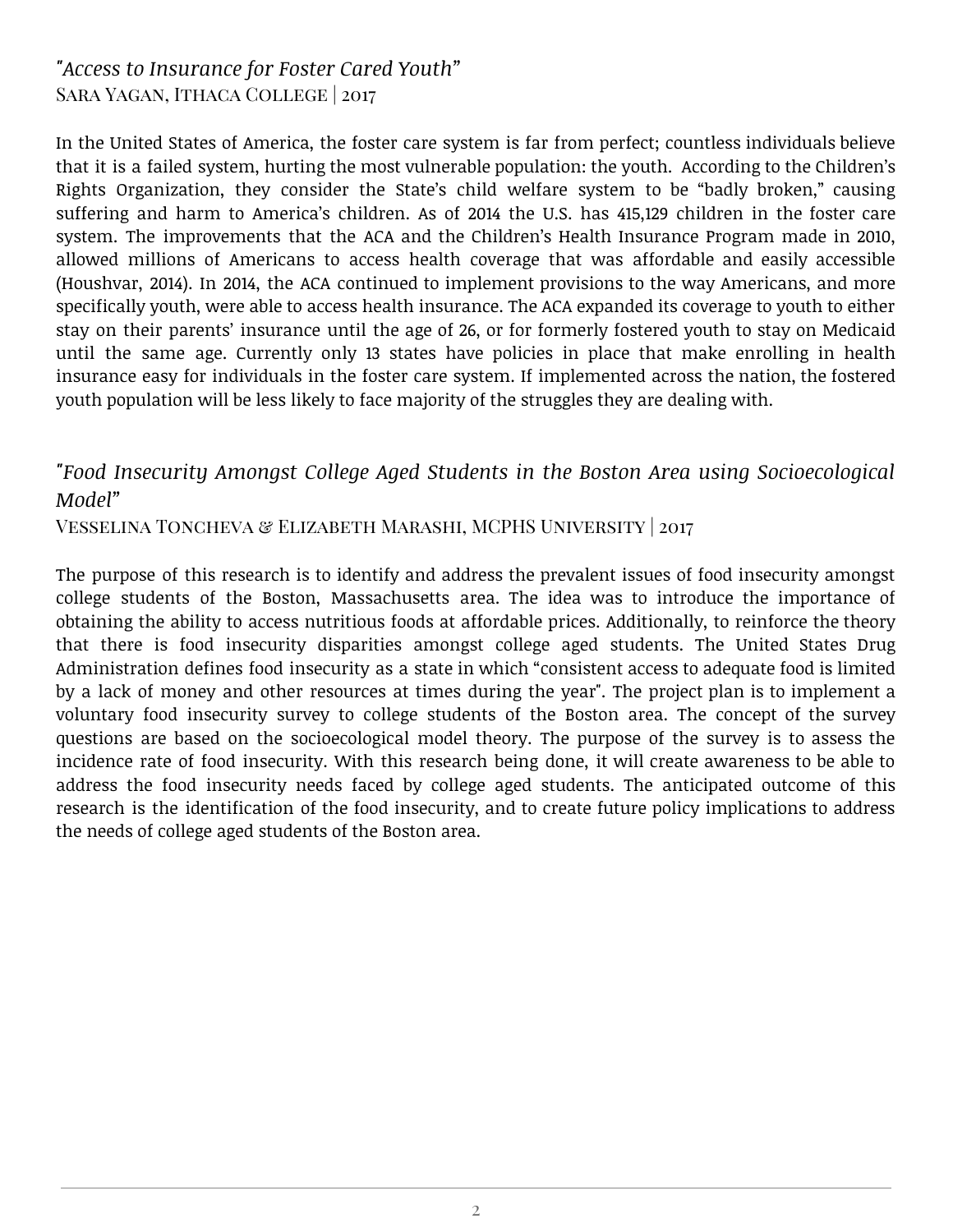# PANEL 2 | TECHNOLOGY, ACCESS & THE PATIENT EXPERIENCE 10:45am – 11:35am | Ruane 206

#### Student Discussant | Kerri McBride '17, Providence College

#### *"Point of Care Technology for Underserved Populations"* Anna Maloney, MCPHS University | 2019

Point of Care technology is an emerging healthcare field. This technology allows for rapid, inexpensive, on-site testing for otherwise lengthy and costly laboratory tests. Leading infectious diseases can be tested immediately in non-invasive ways similar to using a pregnancy test. This inexpensive, highly portable, and extremely accurate technology should be used for populations that have historically lacked access. Such access would result in immediate cost savings and life savings.

Underserved populations in America such as migrant workers or people living in poverty rarely receive the testing they require. Although clinics for illegal immigrants exist where they are protected and cannot be relocated due to their immigration status, many of these clinics do not conduct laboratory testing. When the laboratory tests are ordered for these people, they may not return for results due to lack of transportation, fear of debt, or fear of being deported.

With Point of Care technology, testing for diseases that most affect these populations including Tuberculosis, Diabetes, Hepatitis, and STI's can be done on site under the protection of the clinics at free or reduced cost. Providing increased access to testing benefits the targeted populations' health as well as the government through reduced healthcare related costs. This initiative prevents these diseases from progressing to hospital required stages or spreading to others, regardless of immigration status. I am in the early stages of contacting companies that produce P.O.C. devices to see if they would be interested in bringing these devices to the UConn Migrant Farmer Clinics.

## *"Technology as Limitation on the Affordable Care Act's Enrollment"* Stephanie Arriaga, Providence College | 2017

One of the unique features of the Affordable Care Act of 2010 was the internet-based marketplace to determine eligibility and enroll people in health insurance coverage across the United States. This original research was carried out to understand how uninsured individuals navigate the insurance marketplaces and to identify their reasons for receiving assistance in the enrollment process. Data for this research was collected through the use of ethnographic methods to observe enrollment events, perform audio recorded interviews and speak with healthcare professionals in two politically different states: Rhode Island and Florida.

This research documents the preferences and concerns of people seeking in person assistance and analyzes the barriers that participating individuals faced in accessing coverage during the 2017 open enrollment season. Across the two states, it was found that although many individuals of different ages were users of social media, the majority did not feel comfortable attempting to sign up for coverage online or could not complete the application on their own. These individuals repeatedly commented that the online insurance marketplaces are "too difficult," "complicated" and "just not user-friendly."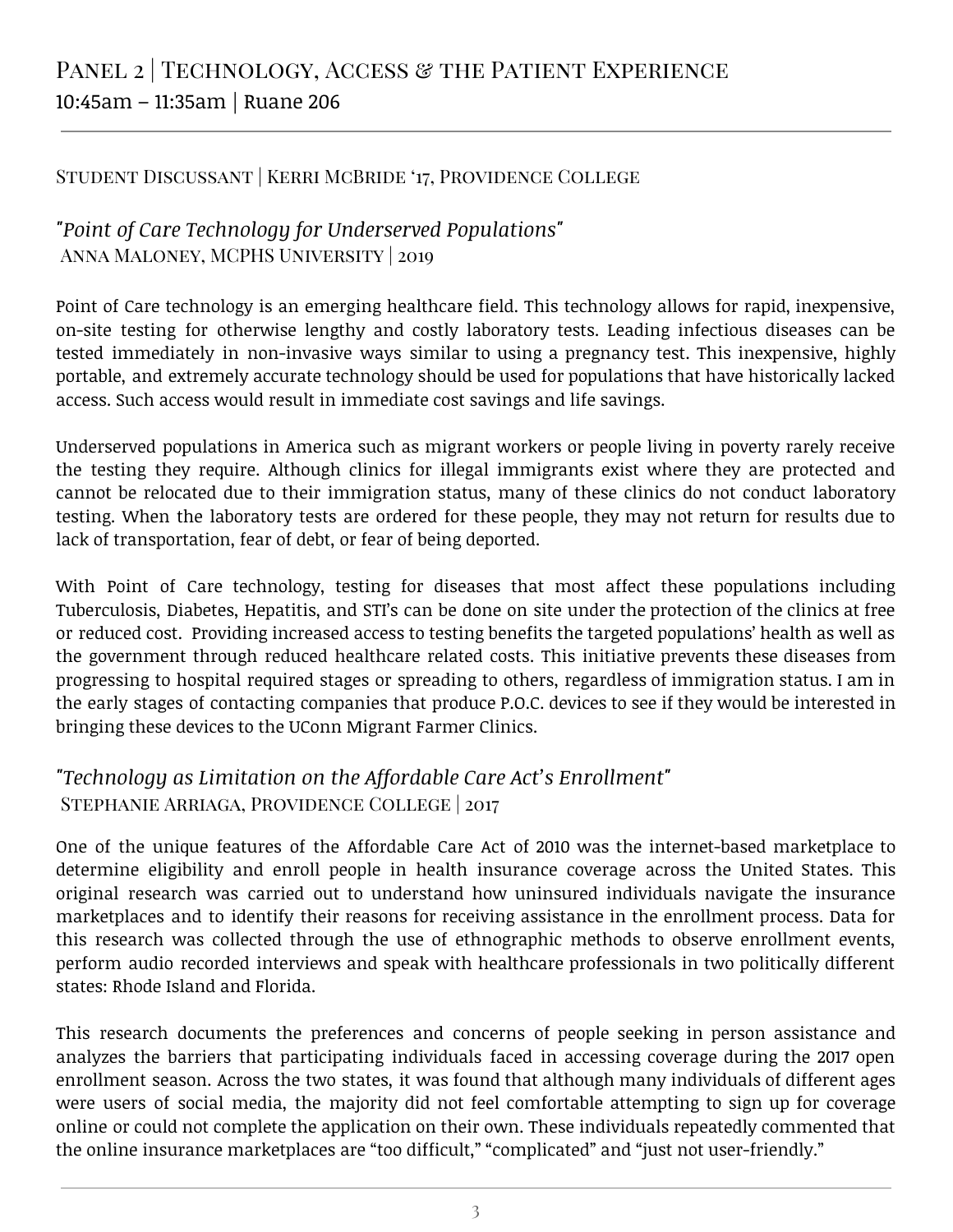Based on these findings, I argue that it is essential to understand how this new technology has influenced the ways individuals make decisions about purchasing health insurance online in relation to other life circumstances. In addition, I urge for policy makers to understand the effect of implementation and experiences on the ground through qualitative research, such as this, when it comes to aiding a crucial purchasing decision like health insurance.

## LUNCH | 11:45AM -12:40PM | RUANE 2<sup>nd</sup> FLOOR

# PANEL 3 | IMPLEMENTING HEALTH(Y) POLICY 1:00pm - 1:50pm | Ruane 206

#### Student Discussant | Mary Kate Vigneron '17, Providence College

## *"Pharmaceutical Drug Pricing in the Face of the Public and Politics"* Anna Erlandson, Ithaca College | 2017

The pharmaceutical industry has inflated prescription drug prices at a rate concerning politicians, health insurance companies, and most importantly the public. As this legal and ethical issue draws more attention, the power and influence of the industry proves to succeed the political system. One out of four Americans reported having difficulty affording medication in 2015, while pharmaceutical profits have increased 10% in a 12-month period for the third year in a row in 2017. People simply can't afford necessary medication, increasing the burden of disease.

Outraging politicians and the public, Martin Shkreli hiked the price of Daraprim by nearly 5,000% in 2015, however, Turing pharmaceuticals acted entirely within the law. Regulation in the industry primarily comes from the Food and Drug Administration (FDA), under US code 505(b)(2), in regards to patent lengths. In addition, the FDA along with the Federal Trade Commission and Centers for Medicare and Medicaid Services have no rules or laws restricting set prices. Even the government, which covers nearly 60% of the population under government-assisted insurance programs such as Medicare and Medicaid, is barred from negotiating drug prices (Almberg, 2016).

The United States has traditionally incentivized drug development and research innovation. With a lack of regulation, the attempt is to create a balance by providing market incentives for innovation, and prospective market competition for affordable, generic alternatives. However, evidence shows a perpetuated cycle of greed through loopholes in FDA patenting protocols leave the most vulnerable unable to pay.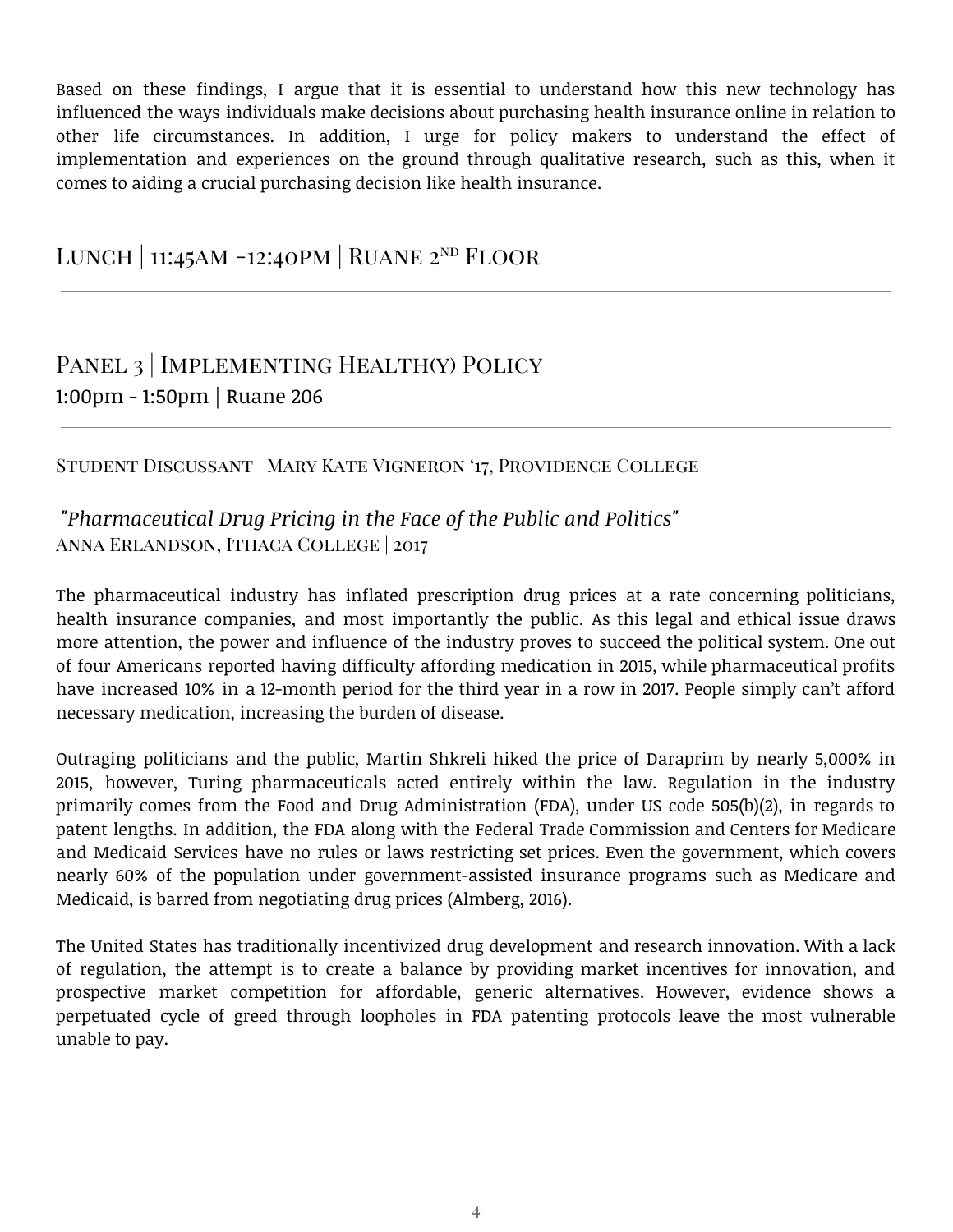## *"Designing Healthy Communities"* Arianna Reid, Providence College | 2017

The development of our first cities involved a collaboration between city planners and public health officials. Due to urbanization's rapid escalation, city engineers worked to develop plans that would make the cities less susceptible to diseases. In 1878, 17,000 Memphis citizens were infected with yellow fever. As a result, doctors and engineers created a map that surveyed the entire city in order to combat the spread. Building inspections for code requirements made it clear that a new urban infrastructure was needed. The production of fresh water and sewage systems along with the elimination of marshy and coastal wetlands, contributed to preventing the spread of disease. Planners intentionally began incorporating green spaces, or "breathing spaces", to separate large groups of people. These were much like the parks and recreational areas we have today. Overall, the health of the environment and community members should always be considered and implemented in city planning. Incorporating public health policies into the City Planning Department's comprehensive plan is one way to accomplish this. Namely, policies should include implementation and expansion of new transit systems, creation of newer and safer sidewalks and crosswalks, access to healthcare and healthy foods, and construction of lead-free homes. If these policies can be implemented successfully, both city planners and public health officials can help to eliminate costs associated with the health of specific communities and ultimately provide for a better means of living for all.

# PANEL 4 | STIGMA, SICKNESS & THE SELF 2:00pm - 3:15pm | Ruane 206

#### Student Discussant | Katelyn Seaver '17, Providence College

#### *"Mexicans in the U.S and HIV: Reviewing Social and Cultural Factors"* Eduardo Alvarez, MCPHS University | 2018

Mexican immigrants in the United States continue to struggle with disproportionate incidences of HIV infection. Behaviors that contributed to the development of AIDS among Mexican immigrants were the lack of condom use, engaging in risky sexual behavior, and not having HIV testing (Martínez Donate, et al., 2015). While these risk factors are preventable, religious and social stigmatization present within the Mexican community generate shame and embarrassment. This discourages Mexican immigrants from seeking health services, such as HIV testing. An estimated 20% of HIV positive Mexican immigrants are unaware of their condition, and contribute to the spread of the virus (Hall HI, et al., 2013). This paper will examine methods that address higher incidences of risky behaviors that contribute to the transmission of HIV within the Mexican immigrant population. Examining Marianismo, Machismo, Familismo, and Curanderismo's influence on gender roles, provides insight towards the complexity of how attitudes towards sexuality, fidelity, and lay definitions of health within the context of the American health care system is crucial to successfully treat this particular population. Mexican immigrants in the United States continue to face obstacles that disproportionately affect their reception to HIV prevention education. Developing strategies that overcome these challenges should incorporate consideration of cultural beliefs and social constructs that could inhibit reception to sex education and treatment. Creating new HIV education programs that engage positive social values present within Mexican immigrant communities has the potential for successfully reducing HIV infection.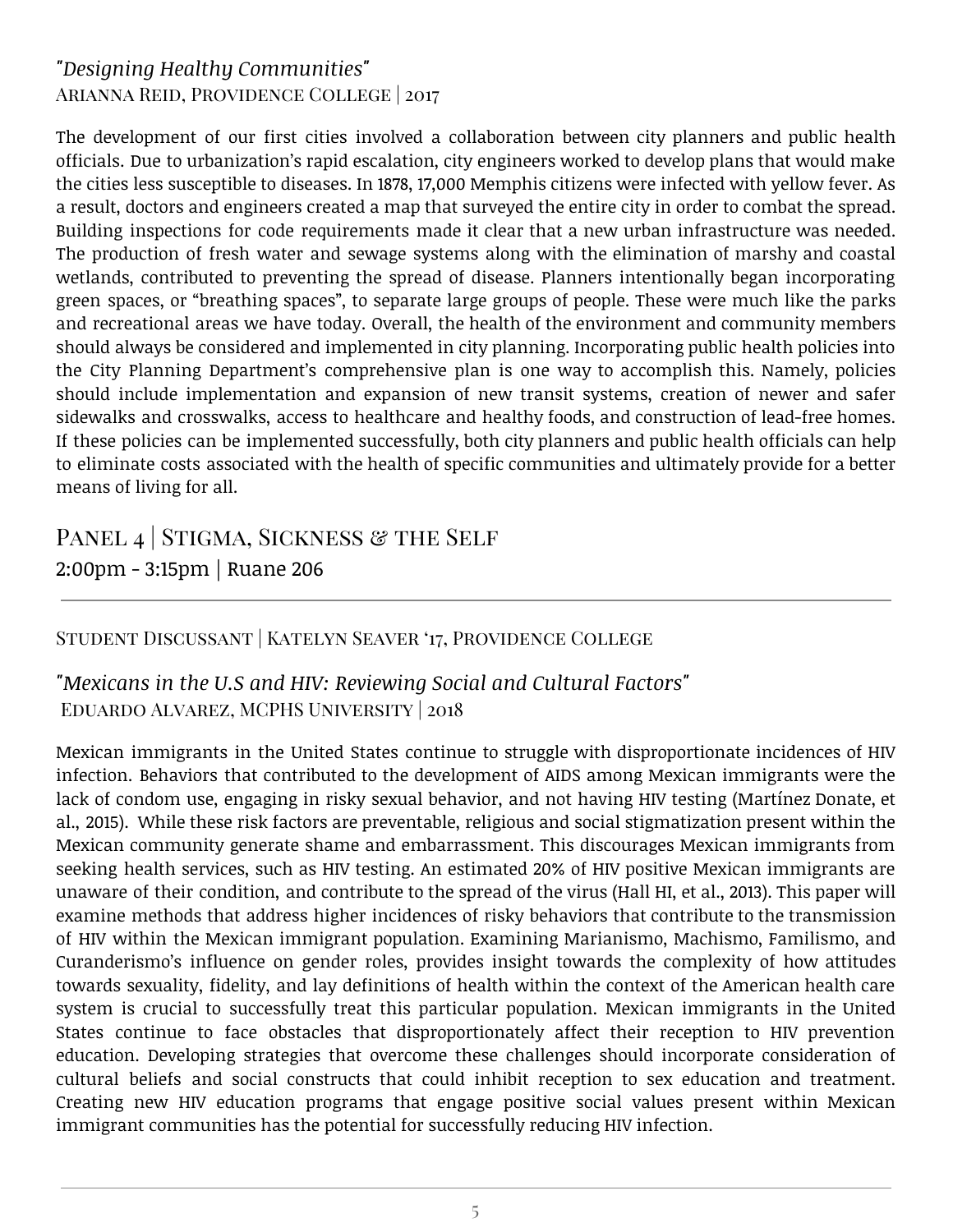## *"Trauma, Memory, and Memorialization at Kalaupapa Hansen's Disease Settlement"* Sarah Sargent, Sarah Lawrence College | 2017

Kalaupapa National Historical Park, Hawaii is a site where approximately 8,000 people with Hansen's Disease (leprosy) were forced into exile. For over 100 years, those who were deemed "sick" were removed from their families and homes and sent away to Kalaupapa, where they were separated from the rest of society. This paper provides an overview of the history of Kalaupapa and a discussion of the intersections of geography, colonialism, and stigma in shaping Kalaupapa as a place of exile. It also explores the landscape of Kalaupapa as a place marked by cultural trauma, and discusses the potential roles of the landscape itself in either working through or repressing the trauma that has occurred there. In addition, the paper covers current plans for the memorialization, commodification, and tourism that may occur once the last Hansen's Disease patients at Kalaupapa are no longer living.

## *"Prevalence of patients' disclosure of sexual orientation to healthcare providers and its relationship to patient outcomes: A meta-analysis and review."* Madeline Fullerton, MCPHS University | 2018

Despite new healthcare recommendations to routinely collect sexual orientation data due to established patient-centered care initiatives aimed at reducing health disparities among lesbian, gay, and bisexual (LGB) patients compared to heterosexual patients, it is still unknown how many patients disclose their sexual orientation to providers, under what circumstances, and what effect disclosure has on subsequent direct (e.g., psychological wellbeing) and indirect (e.g., satisfaction with care) health outcomes. The present meta-analysis and review sought to identify the overall prevalence rate of sexual orientation disclosure to healthcare providers, facilitators and barriers of disclosure, vulnerable patient populations at risk of nondisclosure, and the relationship between disclosure and health outcomes. Thirty-five studies met the inclusion criteria yielding 38 independent prevalence estimates. Characteristics of patients, providers, location, and disclosure were extracted. Estimates for sexual orientation disclosure to healthcare providers ranged from .29 to .98. The random-effects pooled prevalence was .63 (95% CI: .58, .68). Disclosure prevalence estimates varied by patient, provider, location, and disclosure characteristics. In general, patients who disclosed compared to those who did not disclose reported higher satisfaction with their care, received more healthcare screenings, and reported better psychological and physical health. Future interventions should focus on specific patient, provider, location and disclosure characteristics in order to facilitate disclosure among all patient populations but in particular vulnerable patient populations including LB women and non-Caucasian, less educated and single LGB patients. Prevalence of patients' disclosure of sexual orientation to healthcare providers and its association with health outcomes: A meta-analysis and review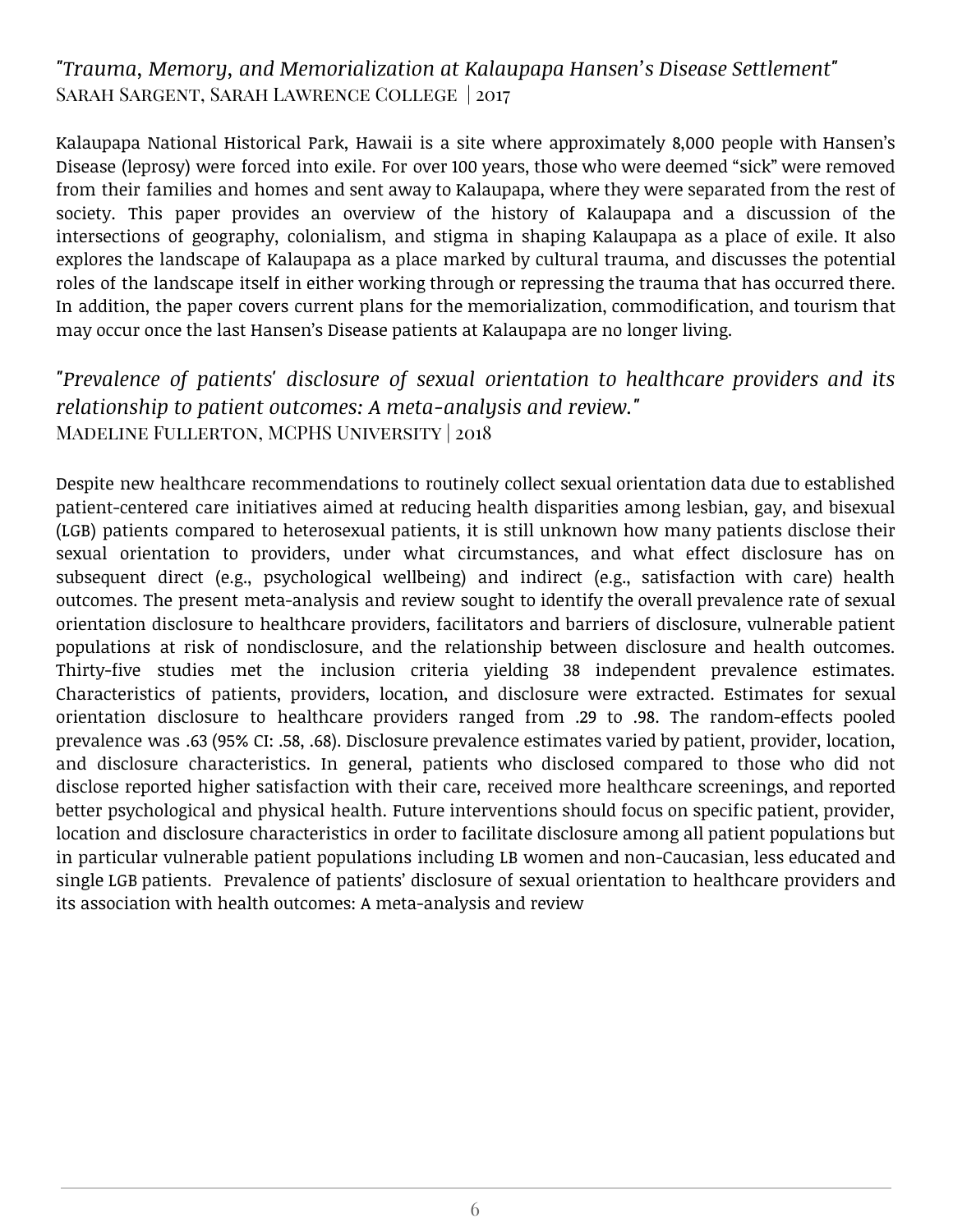#### **ACKNOWLEDGEMENTS**

#### Student Discussants

Kerri McBride '17, Providence College Katelyn Seaver '17, Providence College Mary Kate Vigneron '17, Providence College Elizabeth Weber '17, Providence College

CONFERENCE SELECTION COMMITTEE

Aubrey Legasse '17 | Committee Chair Scott McLeod '17 Ingrid Brugnoli-Ensin '18 Victoria Grasso '19 Sabrin Mohamednur '20 Dr. Todd Olszewski

#### Institutional Advancement Staff

Andrea Keefe Cate Latz

IT SUPPORT

Jim Rizzo

#### Administrative Coordinator

Samantha Santos '14 '16G & '17G HPM Graduate Assistant

# This conference is made possible by the generous support of the Canavan Family Fund, Francis X. Archambault, and the Office of Institutional Advancement.